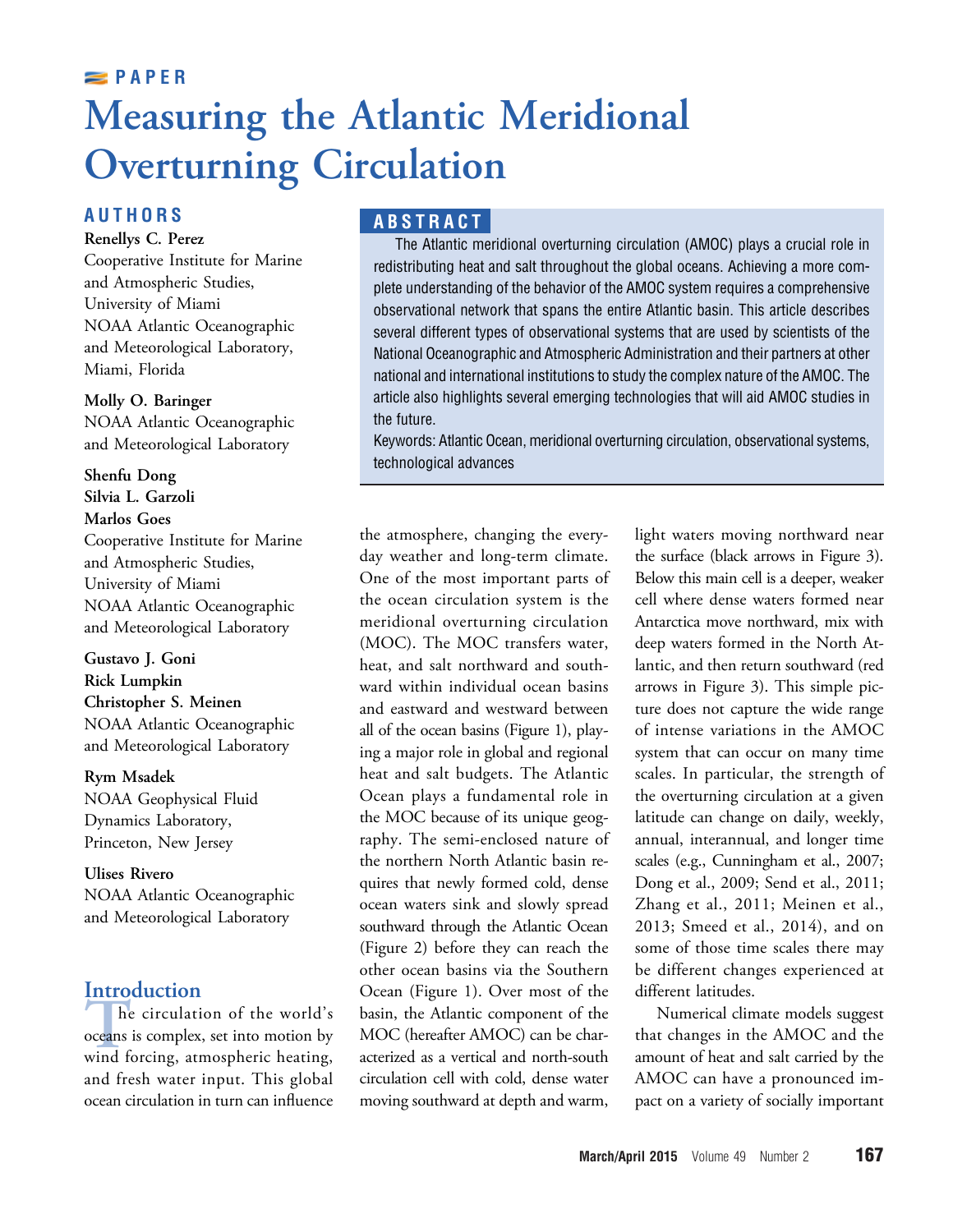#### FIGURE 1

Schematic of the global MOC, showing how the large-scale motion of warm upper water (red), cooler subsurface water (yellow, green), and cold deep water (blue) connect into a global conveyor belt connecting the Atlantic, Pacific, and Indian Oceans in the Southern Ocean around Antarctica (center of schematic). Arrows changing from one color to another represent transformation of water from one type to another. (Color versions of figures are available online at: http://www. ingentaconnect.com/content/mts/mtsj/2015/00000049/00000002.)



FIGURE 2

Idealized schematic of the main AMOC cell. Blue arrows indicating the cold, dense water moving southward and exiting the Atlantic in the lower limb of the cell. Red arrows indicate the warm, light waters returning to the Atlantic and moving northward in the upper limb of the cell. **FIGURE 3** 



climate phenomena, including Atlantic hurricane activity, precipitation, and air temperature variability over North America and Western Europe, and changes in African and Indian monsoon rainfall (e.g., Enfield et al.,

2001; Vellinga & Wood, 2002; Sutton & Hodson, 2005; Zhang & Delworth, 2006; IPCC, 2013). Quantifying and understanding how the AMOC changes over time is therefore crucial for improving our knowledge of how the climate system functions and for helping society assess future climate change.

Given the rich, multiple time-andspace-scale nature of the AMOC system, achieving a more complete understanding of its behavior requires a comprehensive observing system that spans the entire Atlantic basin (cf. Figure 4). This article describes many of the different types of measurement systems that are used by scientists of the National Oceanographic and Atmospheric Administration (NOAA) together with their partners at other national and international institutions to study the complex nature of the AMOC. Additional information on many of these observational systems can be found in the global ocean observing system article by Piotrowicz and Legler (2015) that appears in

Volume of water transported by the AMOC in units of Sverdrups (Sv). Color shading shows the average volume of water transported over years 101*–*150 of a high-resolution NOAA/GFDL coupled climate simulation (CM2.5, Delworth et al., 2012). The contour interval is 2 Sv (black lines). Thick black contour indicates zero mean transport. Black arrows indicate the direction of the flow in the main AMOC cell, and red arrows indicate the direction of the flow in the deeper AMOC cell.

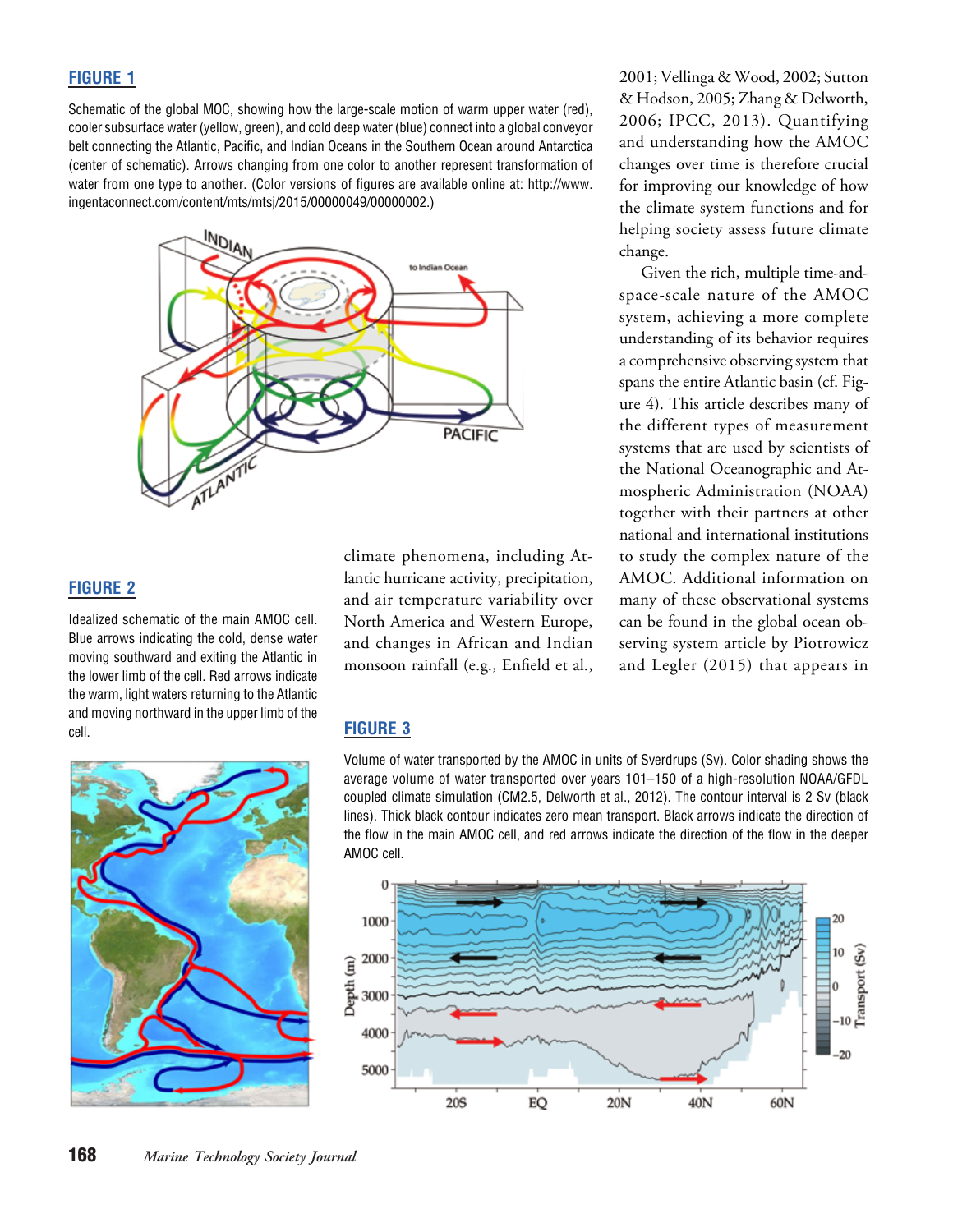### FIGURE 4

Map of existing trans-basin AMOC measurement systems. Yellow solid lines indicate locations of moored arrays, red dashed lines indicate repeat CTD transects, and black dotted lines indicate repeat XBT transects.



this issue. Emerging measurement technologies being developed by NOAA and its partners to measure the AMOC in new and innovative ways will also be discussed. Finally, a brief overview is given of insights already gleaned from existing AMOC observations and how they are being used to improve model simulations and projections.

# Past and Present AMOC Measurement Systems

The strength of the AMOC is typically defined as the total volume of water carried northward by the upper limb of the main cell at any given time (northward black arrows in Figure 3) and is commonly measured in units of "Sverdrups." The upper limb strength is equivalent to the total southward volume transport in the

lower limb of the main cell (e.g., Send et al., 2011), but because of its shallowness the upper limb is easier to observe with the majority of the measurement systems described here and will be the focus of this article. Each Sverdrup (Sv) is the equivalent of 1 million cubic meters of water moving past a location per second or approximately the combined flow of all the world's rivers into the oceans. The total amount of water moving north by both the main AMOC cell and the weaker cell below is essentially equal to the amount of water moving south (Figure 3). Because of this, the total volume of water transported by the AMOC across a constant latitude line is typically near zero whereas the maximum northward volume transport in the upper limb of the main cell is close to 20 Sv when averaged over time scales larger than a year (e.g., Cunningham et al., 2007;

Lumpkin & Speer, 2007; Dong et al., 2009; Meinen et al., 2013; Smeed et al., 2014).

To measure the upper limb volume transport, one needs to have a way of estimating the north-south velocity as it varies with depth and longitude all the way across the basin from coast to coast. For example, at the latitude of Florida, that means measurements must be made all the way from Florida to northwest Africa. The measurements can then be summed across the basin and from the surface of the ocean down to the bottom of the upper limb where the water flow changes from northward to southward (typically around 1,000 m depth; see Figure 3). The estimates of northsouth velocity that NOAA and its national and international partners make are obtained using various types of measurement systems. In this section, we describe five different types of AMOC measurement systems: repeat hydrographic surveys, subsurface moored instruments, a submarine cable, Argo profiling floats, and satellite-measurement system syntheses. These measurement systems either directly measure north-south velocity or make temperature, salinity, and /or sea surface height (SSH) measurements from which density gradients are estimated. These density gradients can then be used to estimate the buoyancy-driven component of velocity and can be combined with ancillary data to provide an estimate of the total velocity.

The optimal (i.e. most accurate) observing system for the AMOC, as well as the heat and salt carried by the AMOC, would directly measure the full water column temperature, salinity, and north-south velocity along a latitude from coast to coast and from surface to seafloor with very high spatial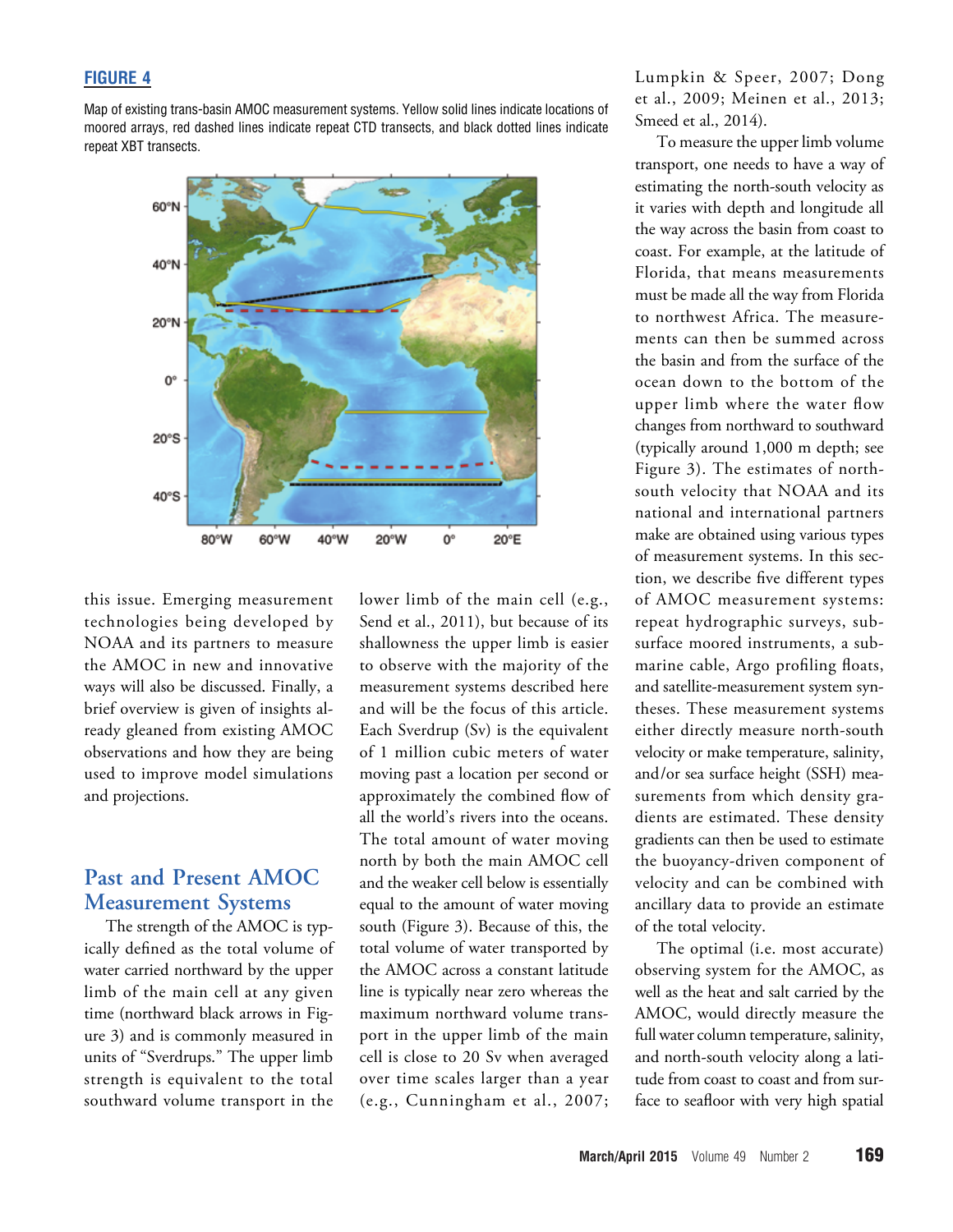and temporal sampling. For example, horizontal scales might be as close as 10 km (or a fraction of a degree of longitude) spacing, vertical scales might be on the order of 100 m (tens of meters near the surface and sea floor), and temporal scales would be as often as daily measurements. These measurements would ideally be repeated at multiple latitudes in the North and South Atlantic Ocean and be sustained for long enough to resolve both higherfrequency changes to the AMOC (daily to annual) that can obscure climate critical signals and the slower climaterelevant (interannual to multidecadal) AMOC variations. However, no single observing system can do all of these things simultaneously without costing a prohibitive amount of money and imposing significant logistical constraints (e.g., personnel and/or ship-time requirements). Hence, compromises must be made to obtain the best costeffective synergy among the different platforms. The observational systems described in the sections that follow are best used when the positive characteristics and insights gained from the individual platforms are taken together to produce synthesized estimates of the AMOC.

#### Repeat Hydrographic Surveys

CTD Repeat Hydrographic Surveys

The United States Repeat Hydrography CO2/Tracer Program (http:// ushydro.ucsd.edu) is a systematic and global re-occupation of hydrographic sections selected based on their historical record and geographic importance for capturing ocean circulation features. The measurements made on these cruises span all of the ocean basins and the full-depth water column, with measurements of the highest possible accuracy, attainable only with research ships and ship- or shore-based specialized analytical instruments.

The program aims to reoccupy selected trans-basin sections previously occupied over the last 50 years to document changes in concentrations of carbon, nutrients, oxygen, and trace gases and changes in the transport of volume, heat, and fresh water in the ocean. The sections are occupied approximately every decade by United States (NOAA and NSF) and international investigators, and each section typically takes 1 to 2 months of ship time to complete. Despite numerous technological advances over the last several decades, ship-based hydrography remains the only method for obtaining high-quality, high-spatial, and vertical resolution measurements of a suite of physical, chemical, and biological parameters over the full water column. These are accomplished through the use of a metal frame (rosette) that can be lowered to 6,000 m depth carrying sensors to measure the conductivity (from which salinity is calculated), temperature, and depth (CTD). The CTD frame (Figure 5E) is also used as a platform for other equipment that can be mounted on

the frame. This typically includes upward and downward looking Acoustic Doppler Current Profilers (ADCPs) to measure water velocity, and approximately 24 Niskin bottles to collect water samples at depth for later chemical analysis (Figure 5E). The sampling depths can be user selected in real time and can span the full water column, and the horizontal spacing between stations is at most 30 nautical miles but can be as fine as 5 nautical miles within 1 to 2° of the coasts and over mid-ocean ridges.

For the Atlantic sections shown in Figure 4, these velocity, temperature, and salinity observations can be used to determine a decadal snapshot (i.e., all of the points are sampled within the time it takes for the ship to complete the section) of both the total and buoyancy-driven flow of water across each section and, thus, the strength of the AMOC when the section was collected. Individual chemical species and water properties can also be used to estimate the strength of the large-scale circulation by providing the time since the water was last exposed to the atmosphere or was last in a water mass formation region such as the North Atlantic or the

#### FIGURE 5

AMOC measurement technologies including (A) a PIES mooring, (B) an XBT autolauncher and two canisters containing XBT probes, (C) an Argo float, (D) an underwater glider, and (E) a CTD frame with Niskin bottles and two ADCPs.

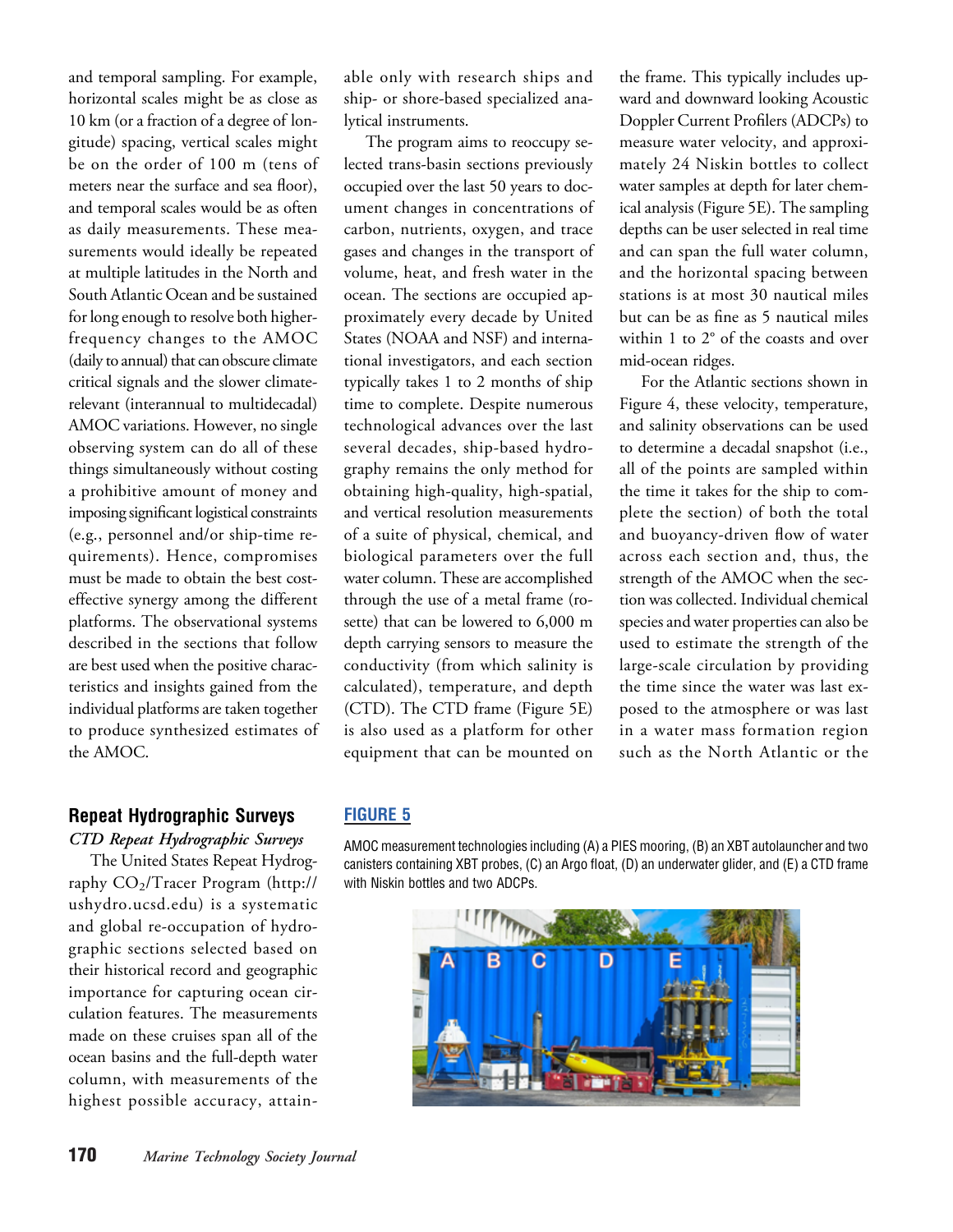Antarctic Oceans. Hence, these observations provide both a direct and an indirect estimate of the AMOC through changes in the physical properties and chemistry of the oceans, respectively. These data are often incorporated into inverse models, which blend numerical models and observations to produce global estimates of the MOC strength (e.g., Ganachaud, 2003; Lumpkin & Speer, 2007). While CTD repeat surveys represent the "gold standard" for hydrography, they require significant resources in terms of personnel and ship time and are typically only occupied once a decade.

#### XBT Repeat Transects

An expendable bathythermograph (XBT) is a probe that is dropped from a ship and measures the temperature as it falls through the water (Figure 5B). The electronic circuit for measuring the water temperature is comprised of a thermistor in the head of the probe and a very thin twin-wire that connects the probe to the data acquisition system on the ship. The probe is designed to fall at a known rate, so that the depth of the temperature profile can be inferred from the time after it enters the water. In a joint effort between research and government institutions and the private industry, XBTs are usually launched from cargo, research, and cruise ships. Deployments can be made using manual or automatic launchers (auto-launcher shown in Figure 5B). Currently, XBTs are mostly deployed along 50 fixed transects that have been recommended by the international scientific and operational community.

XBTs are widely used to observe the vertical thermal structure of the upper ocean at very high vertical resolution (approximately 0.7 m). The typical maximum sampling depth

is 800 m. Before the introduction of Argo profiling floats, XBTs constituted more than 50% of the global ocean thermal observations. Currently, the 15,000 to 20,000 annual XBT observations represent approximately 15% of global temperature profile observations. Temperature observations derived from XBTs are used for repeat monitoring of the thermal structure and volume transport of surface and subsurface (to 800 m deep) currents, in particular surface boundary currents, and to estimate the meridional volume and heat transport across trans-basin transects.

Two Atlantic zonal XBT transects (black dotted lines in Figure 4), which began in the mid-1990s to early 2000s, were originally chosen to monitor the upper ocean temperature across the center of the subtropical gyres. Data from these transects are now used to assess the strength of the AMOC and the heat transport by the AMOC (e.g., Garzoli & Baringer, 2007; Dong et al. 2009; Johns et al., 2011; Garzoli et al., 2013). These transects are occupied by ships crossing the Atlantic approximately four times a year near 30°N between Florida and the Straits of Gibraltar and near 35°S between South America and South Africa. XBTs are used to capture snapshots of the upper-ocean currents contributing to the AMOC at very high horizontal resolution (approximately 25 km spacing). Each transect requires 1 to 2 weeks of ship time and one technician, thereby reducing ship time and personnel requirements and allowing the transects to be occupied four times a year. As XBTs do not directly measure salinity or sample below 800 m depth, ancillary information from other observing systems (e.g., Argo, CTD, etc.) are used to complete the AMOC calculation.

#### Subsurface Moored Instruments

Time series measurements from instruments moored in the ocean play a critical role in observing the AMOC, producing continuous hourly or daily records that are used to understand both the lower- and higher-frequency variations of the AMOC. Moored instruments fall into two categories, direct and indirect measurement systems, and NOAA and its partners use both types of system in the Atlantic Ocean. Since 2004, the joint United States/United Kingdom array at 26°N (e.g., Cunningham et al., 2007; Meinen & Garzoli, 2014; Smeed et al., 2014) has utilized four types of these measurement systems: a submarine cable (discussed in the next section), dynamic height moorings, current meter moorings, and pressure-equipped inverted echo sounders (PIES). Dynamic height moorings involve a series of temperature-salinity-pressure sensor triplets (similar to the measurements made by the CTD described in CTD Repeat Hydrographic Surveys) connected at several depths along a wire that stretches from 50 m below the surface down to the ocean bottom. Current meter moorings are similar, but the instruments on the mooring are acoustic devices that measure the ocean velocity past the sensor via Doppler shifts. PIES (Figure 5A) provide bottom pressure measurements, which yield indirect estimates of bottom velocity or direct estimates if the mooring is augmented with a current meter that measures velocity 50 m above the seafloor (C-PIES). PIES and C-PIES also provide observations of the round-trip full-depth acoustic travel time that can be combined with hydrographic data from the region (e.g., CTD, Argo) to indirectly estimate full-depth temperature and salinity profiles. All of these instruments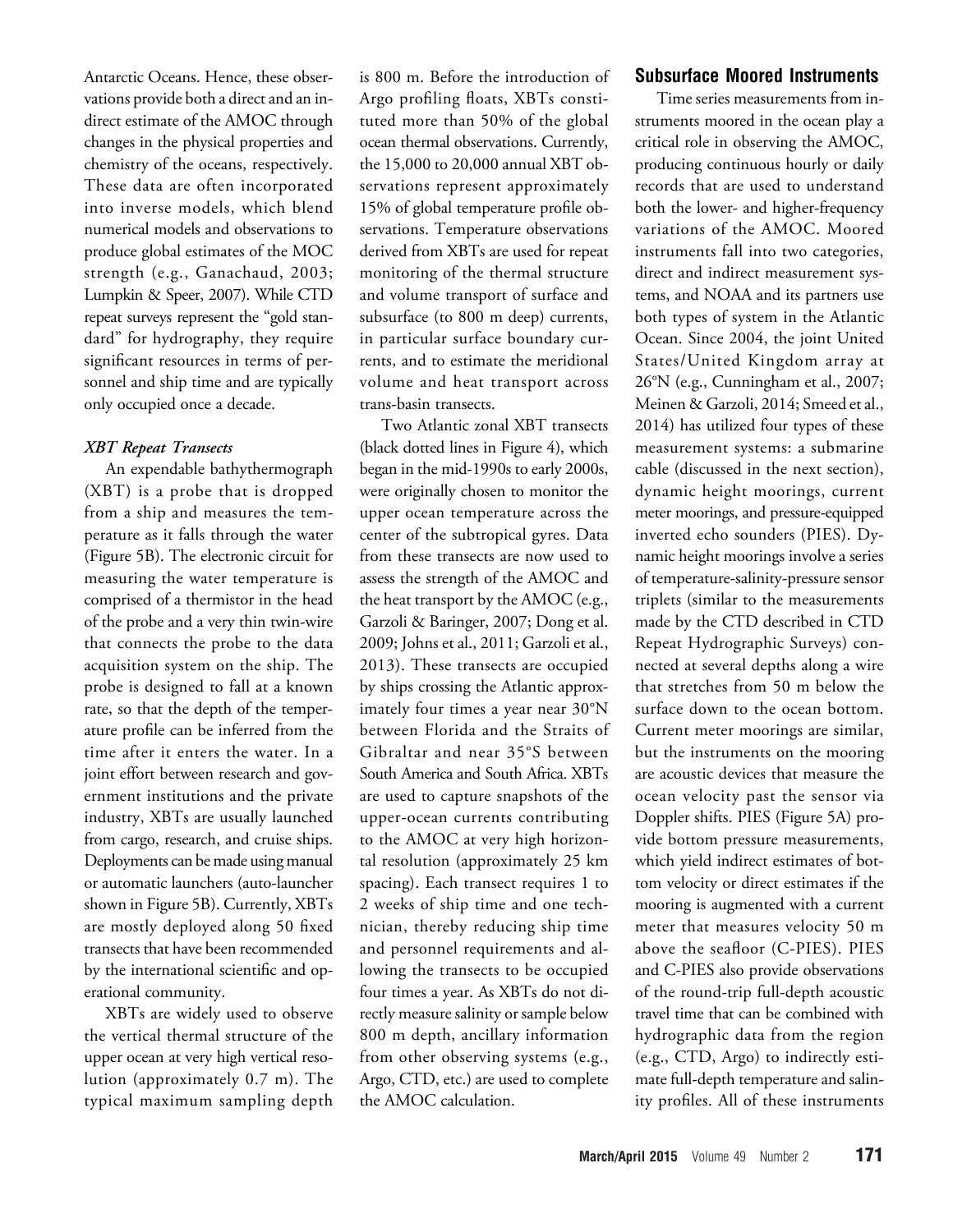have strengths and weaknesses associated with cost and accuracy and which fields they measure directly or must infer through use of ancillary information.

The developing international (United States, Argentina, Brazil, France, and South Africa) trans-basin AMOC array at 34.5°S utilizes a similar array of current meters, PIES, C-PIES, and dynamic height moorings to capture AMOC variability at the entrance/exit of the Atlantic (e.g., Meinen et al., 2013; Ansorge et al., 2014), and new trans-basin arrays have recently been deployed in the high latitude North Atlantic (United States, United Kingdom, Canada, Germany, and the Netherlands) and in the low latitude South Atlantic (Germany). Further observations of AMOC components are being made at numerous locations around the Atlantic (e.g., Send et al., 2011; Toole et al., 2011; Elipot et al., 2013). The international flavor of these projects highlights the fact that subsurface moored arrays are typically the most costly systems for observing the AMOC, both in terms of equipment and ship time requirements, and as such they can be deployed in only a limited number of strategic areas. For example, many of the moorings are deployed near the coasts and only a few moorings are located in the interior near ocean ridges such as the Mid-Atlantic Ridge.

# Submarine Cable

Much of the warm upper limb of the AMOC is carried by the northward western boundary current, which at 26°N is constrained to pass between Florida and the Bahamas as the Florida Current. This has led to an unusual measurement technique that researchers at NOAA pioneered in the 1980s

(e.g., Baringer & Larsen, 2001)—a system that for various physics reasons is only really practical in the Florida Straits. A submarine cable, formerly used for telephone communications between the United States and the Bahamas, is used to capture daily estimates of the volume transport by the Florida Current through an innovative use of basic electromagnetic theory. The salt ions in the seawater carried by the Florida Current create an electric field when they move through the magnetic field of the Earth. By measuring the voltage induced on the old telephone cable, an estimate of the volume transport of seawater over the cable is produced. These cable-based observations form an integral part of the longest living and most complete trans-basin AMOC observing system at 26°N (see Subsurface Moored Instruments). Calibration of the voltages into volume transport is periodically tested through comparison with shipbased sections using dropsondes (freefalling floats equipped with Global Positioning System antennas) and lowered-ADCPs, illustrating again the necessity of using many different technologies to capture important AMOC measurements. As this system does not measure temperature or salinity, ancillary measurements are also needed to estimate heat or salt transport by the Florida Current.

# Argo Floats

The Argo array (e.g., Roemmich et al., 2009) is a global set of more than 3,000 free-drifting floats (designed to provide a nominal 3° by 3° horizontal resolution) that sample the upper global ocean to a maximum pressure level of 2,000 decibars (dbar). The data come from battery-powered autonomous floats (Figure 5C) that spend most of their life drifting at a "parking depth" (nominally 1,000 dbar) where they are stabilized by being neutrally buoyant. At typically 10-day intervals, the float descends from the "parking depth" to 2,000 dbars to begin sampling, and then rises to the surface over a 6-h period while measuring temperature and salinity. Using the Argos satellite transmission system, the float sits on the surface for 12 h awaiting a satellite to pass over its position, so that it can transmit its data to satellite. With the advent of Iridium technology, the satellite transmissions can occur in a much shorter time window (a few to 30 min) and the float can spend less time at the surface. In addition, it is possible to communicate and exchange information with the float and even alter mission parameters via Iridium technology. After transmission the float returns to its "parking depth," until the cycle is repeated. Floats are designed to make about 150 such cycles during their lifetime. The distance the Argo float drifts during the 10-day period also allows for estimation of the drift velocity at 1,000 dbar.

Argo has revolutionized the way temperature and salinity profiles are obtained in the global ocean. However, for applications such as estimating the strength and variability of the AMOC, ancillary observations are needed. The present generation of Argo floats are configured to dive down to a maximum pressure of 2,000 dbar (approximately 2,000 m depth) in the open ocean, and as such they do not typically sample in shallow regions like the continental shelf or the upper part of the continental slope, nor can they observe at depths below 2,000 m depth. Hence, they do not resolve the contributions to the overturning circulation from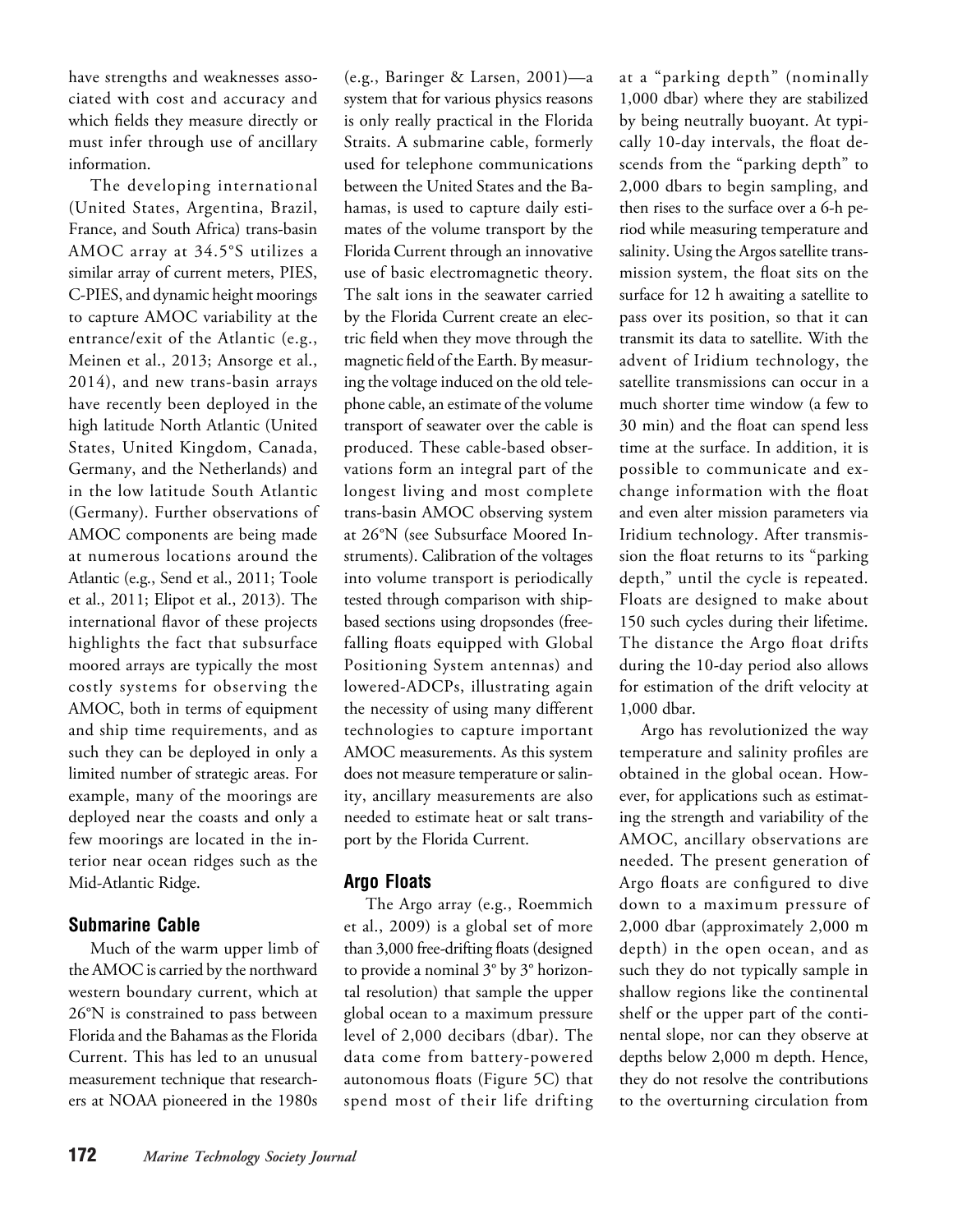boundary currents and interior currents below 2,000 m depth. In addition, the Argo floats are passive drifting floats that follow ocean currents, and gaps in data coverage can occur. To overcome these limitations, ancillary hydrographic observations collected on the continental shelf and upper slope (e.g., mooring, CTD, XBT, and altimetric data) are used to complete the AMOC calculation by providing data where the Argo float data does not exist.

# Satellite Measurement System Syntheses

Satellite measurements with their globally spatially unbiased coverage have been widely used to aid in estimating the AMOC in various ways, and they are essential components of the global ocean circulation observing system. Blended wind products merge the existing satellite scatterometer and microwave radiometer observations to generate multi-decadal wind speed or wind stress data sets (e.g., Atlas et al., 2011). These satellite-based wind products are used to estimate the winddriven component of the AMOC for all of the measurement systems mentioned above, and they provide crucial information about the winddriven near-surface flow across the entire basin.

In addition, satellite altimeter measurements of SSH variations can be combined with independent oceanographic observations, such as those from XBTs or Argo profiling floats, to estimate the AMOC at various latitudes (e.g., Willis, 2010). This is possible because SSH variations can be closely linked with changes in the integrated upper ocean temperature (i.e., heat content) or density profiles (e.g., Willis, 2010; Schmid, 2014) at many latitudes. Statistical relationships can

then be constructed, which allow researchers to infer subsurface temperature or density profiles from satellite altimeter measurements. These reconstructed subsurface temperatures or densities provide a means to estimate the AMOC following the same methodology applied to hydrographic data from CTDs, XBTs, moorings, or Argo floats. These altimetry-based estimates of the AMOC can then be used to investigate temporal and spatial variations in the AMOC over the entire altimetry period (1993 to present) at weekly or monthly intervals and at various latitudes. However, this measurement technique works best in regions where independent oceanographic observations (e.g., XBTs, Argo, etc.) exist to create significant statistical relationships.

# Emerging AMOC Measurement Technologies

The existing observational systems provide a wealth of information about the spatial and temporal variability of the AMOC. However, there is always a need to seek out more efficient, accurate, and costeffective measurement technologies. Furthermore, the existing systems do not adequately sample the deep ocean at the spatial and temporal resolution needed, and new measurement technologies are required to address this gap in data coverage.

#### Deep Argo

As noted above, observations of subsurface changes in the temperature, salinity, oxygen, and other quantities can be used to infer changes in the state of the AMOC. For example, the abyssal ocean (depths greater than 4,000 m in all the deep ocean basins)

stores a significant amount of heat, and warming has been detected across large parts of the global abyssal oceans since 1990 (e.g., Purkey & Johnson, 2010). Freshening of the bottom waters has also been observed around Antarctica (Rintoul, 2007; Purkey & Johnson, 2013). These changes in water properties represent a significant contribution to both heat and fresh water content changes and SSH variability. One instrument being developed and tested to expand temperature and salinity observations below 2,000 m is the Deep Argo float.

The Deep Argo program aims to extend the vertical range of the Argo profiling floats to depths of as much as 6,000 m with a repeat profiling cycle of 10 to 30 days. The proposed array would include about 1200 floats covering the globe with a nominal 5° by 5° horizontal resolution. This target design would greatly aid studies of decadal changes in heat and fresh water content in the deep ocean.

# Underwater Gliders

Underwater gliders (Figure 5D) have been in use for roughly two decades to study many upper-ocean phenomena. They are autonomous devices that can change their buoyancy similar to the method used for Argo floats, but underwater gliders have "wings" and can be programmed to "fly"and follow a trajectory as opposed to being a passive drifting float. Underwater gliders can provide higherresolution temperature and salinity data along their programmed trajectories and are typically configured to sample the upper 1,000 m of the water column.

Recent advances in underwater glider design are making them more feasible for use in AMOC research. Researchers at Scripps Institution of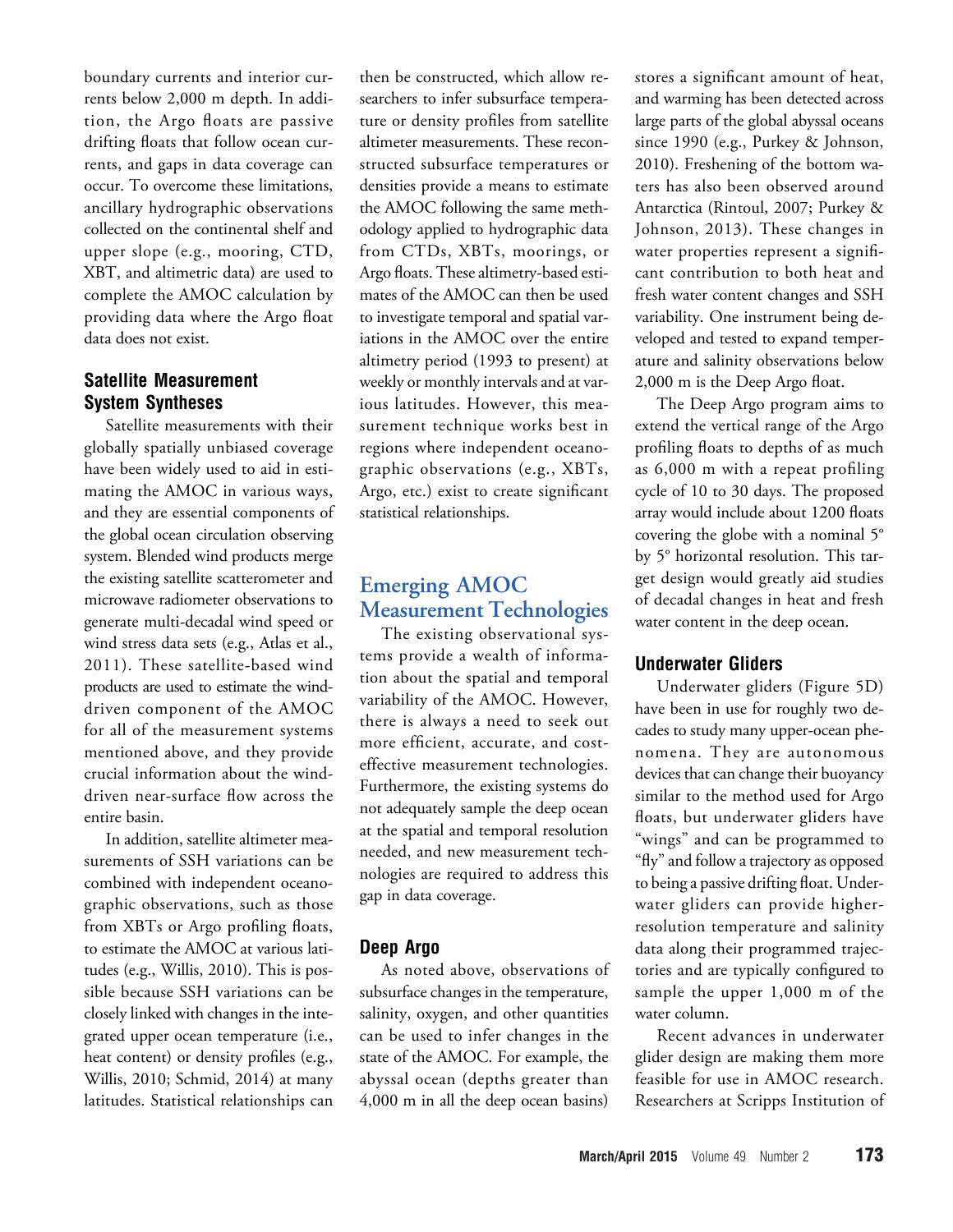Oceanography and other institutions have pursued using gliders as a means to retrieve data from subsurface moorings. For example, the underwater glider can be parked near a mooring site and acoustically collect data from ocean bottom instruments. When the glider surfaces, the data can be transmitted via satellite. Deep gliders that can sample down to 6,000 m are also in development and have been considered as possible replacements for tall subsurface moorings, although gliders at present have a low maximum swimming speed, so mooring replacement is only feasible in low-flow regions. At present gliders are too costly (both equipment and piloting are expensive) to deploy in a high-resolution global array. However, they can provide a cost-effective observational system for certain AMOC-related research goals. In particular, they can be used to survey certain boundary current regions with high horizontal and vertical resolution.

#### Data Pods

The development of instruments able to telemeter their data to a ship over the site, such as what exists for PIES and C-PIES (see Subsurface Moored Instruments), was a significant advance toward the solution of obtaining near real-time data from bottom-moored instruments. Given the high costs of operating research vessels, however, telemetering data from instruments deployed in remote locations still poses a significant challenge.

NOAA is developing a system utilizing expendable "data pods" to obtain data from subsurface instruments called the Adaptable Bottom Instrument Information Shuttle System (ABIISS). The ABIISS frame is mounted on the seafloor and with data pods that collect data from a central instrument (Figure 6). The data pods self-release at

## FIGURE 6

Conceptual drawing of ABIISS mooring with 18 data pods, data controller, and a PIES mounted in the center.



a user preprogrammed interval (e.g., every 3 or 6 months), reach the surface, and transmit their data back to land via satellite. The main advantage of this system is that deployments could be made in remote areas, with a substantial reduction in ship time associated with mid-deployment data retrieval. Another advantage of this system is its adaptability, as it has been designed to accommodate different types of bottom-moored instruments (e.g., PIES, ADCPs). Data pod technology shows great promise and can reduce the cost associated with transit to moorings deployed in the interior (e.g., near ocean ridges) for mid-deployment data retrieval. Several other institutions around the world are working towards data pod systems, but development is still at the prototype stage and more deep-water deployments are needed before these systems become common.

#### Broader Impacts

The different types of existing and emerging measurement systems described in this article (see Table 1) complement one another, and each provides trade-offs and advantages for different aspects of AMOC study which are described in Past and Present AMOC Measurement Systems. These trade-offs and advantages include better spatial and/or temporal coverage due to technological design vs. lower financial costs or fewer logistical constraints (e.g., ship-time, personnel requirements). For this reason, present AMOC observing systems involve a patchwork of different measurement systems.

Observations collected thus far from the AMOC measurement systems described in Past and Present AMOC Measurement Systems have already given many important AMOC insights. For example, the time mean and time variability of the AMOC and components of the AMOC circulation from daily to decadal time scales have been characterized at many latitudes (e.g., Cunningham et al., 2007; Dong et al., 2009; Send et al., 2011; Zhang et al., 2011; Meinen et al., 2013; Smeed et al., 2014), and the impact of AMOC variations on heat transport and salt transport in the Atlantic basin has also been observed (e.g., Dong et al., 2009; Johns et al., 2011; Garzoli et al., 2013). As new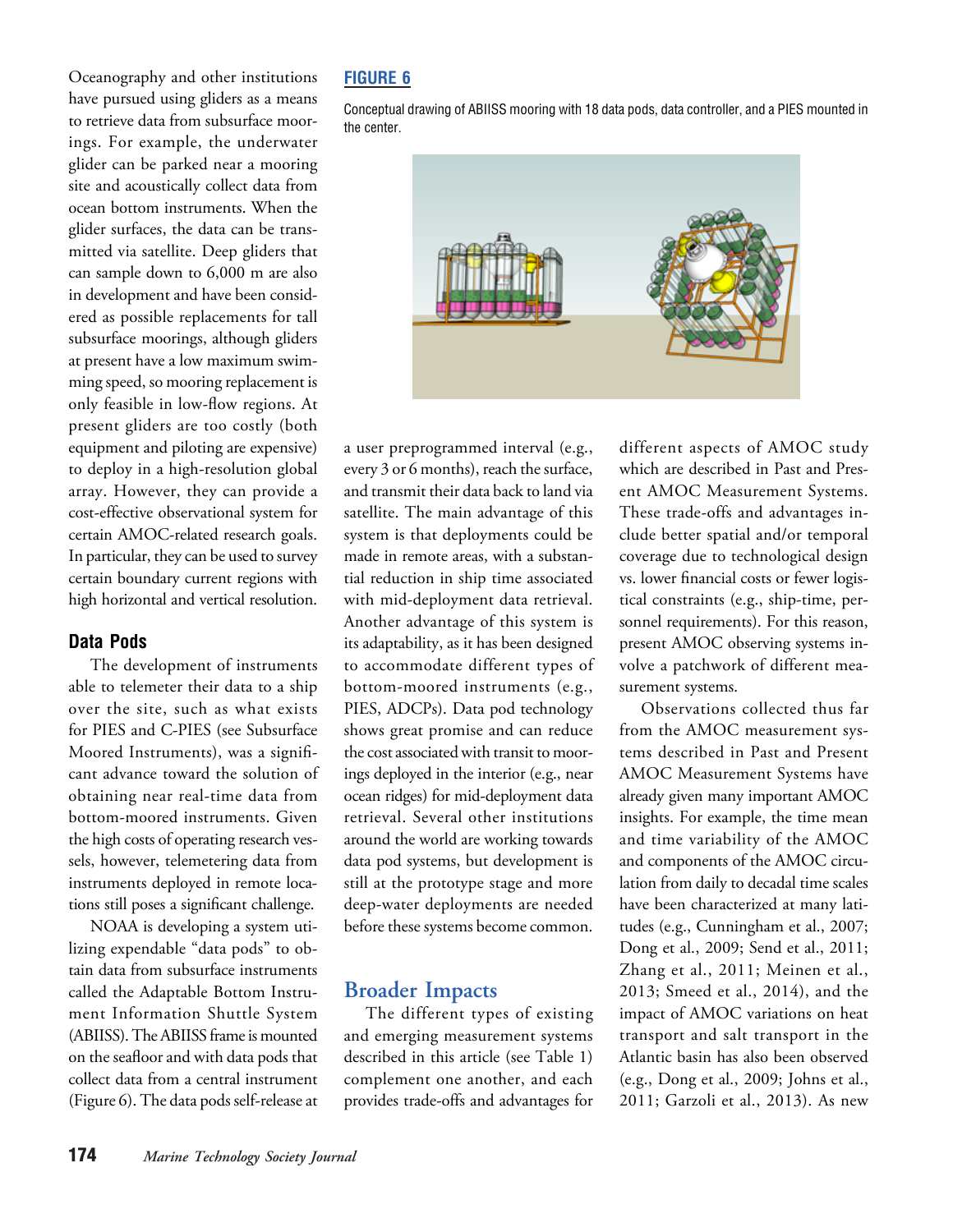# TABLE 1

|  |  |  | Platforms used by NOAA researchers and their partners to make key measurements of the AMOC. |
|--|--|--|---------------------------------------------------------------------------------------------|
|--|--|--|---------------------------------------------------------------------------------------------|

| <b>Present Platforms</b>                         | Coverage                                                                            | <b>Parameter</b>                                                                            | <b>Sampling Characteristic</b>  | Data Type                         |
|--------------------------------------------------|-------------------------------------------------------------------------------------|---------------------------------------------------------------------------------------------|---------------------------------|-----------------------------------|
| <b>CTD Repeat</b><br><b>Hydrographic Surveys</b> | Along fixed transects,<br>full water column, varied<br>horizontal resolution        | Temperature, salinity,<br>dissolved oxygen, velocity,<br>tracers                            | Nominally decadal               | Delayed time or real time         |
| <b>XBT Repeat Transects</b>                      | Along fixed transects, upper<br>800 m. nominal 25 km<br>horizontal resolution       | Temperature                                                                                 | Nominally quarterly             | Real time                         |
| Subsurface Moored<br>Instruments                 | Full or partial water<br>column at limited fixed<br>sites                           | Vertical acoustic travel time.<br>bottom pressure, ocean<br>velocity, temperature, salinity | Hourly to daily                 | Delayed time                      |
| Submarine Cable                                  | Florida Current                                                                     | Volume transport                                                                            | Daily                           | Real time                         |
| Argo Floats                                      | Global, upper 2,000 m,<br>nominal $3^\circ \times 3^\circ$ horizontal<br>resolution | Temperature, salinity,<br>parking-depth velocity                                            | Profiles every 10 days          | Near real time                    |
| Satellite Data                                   | Global, gridded products                                                            | Wind speed, wind stress,<br>sea surface height<br>anomalies                                 | 6-hourly to monthly             | Delayed time or near real<br>time |
| <b>Developing Platforms</b>                      | Coverage                                                                            | <b>Parameter</b>                                                                            | <b>Sampling Characteristic</b>  | Data Type                         |
| Deep Argo                                        | Global, upper 6,000 m,<br>nominal $5^\circ \times 5^\circ$ horizontal<br>resolution | Temperature, salinity,<br>oxygen, parking-depth<br>velocity                                 | Profiles every 10 to<br>30 days | Near real time                    |
| <b>Underwater Gliders</b><br>(Deep Gliders)      | Upper 1,000 m (6,000 m)                                                             | Temperature, salinity                                                                       | Hourly to weekly                | Real time or near real time       |
| Data Pods                                        | Full or partial water column<br>at limited fixed sites                              | Various based on<br>instrument type                                                         | Hourly to monthly               | Near real time                    |

measurements continue to be made, AMOC research will continue with an emphasis on understanding the physical processes that drive the variability on daily to decadal time scales. A new forefront of AMOC studies going forward will be to characterize the interhemispheric variations and the mechanisms that cause the AMOC to evolve differently over time at different latitudes in the North and South Atlantic Oceans.

These varied AMOC observations will allow researchers to examine the realism of ocean-only and coupled climate model simulations and provide guidance as to physical processes that may or may not be correctly simulated by the present generation of numerical models (e.g., Msadek et al., 2013; Dong et al., 2014; Duchez et al., 2014; Zhao & Johns, 2014). Some inverse models combine measurements of temperature, salinity, and/or SSH data with a numerical model to provide a blended estimate of the ocean state (e.g., Carton & Giese, 2008) and are used to initialize forecast models that are used for seasonal to decadal predictions. Since the strength of the AMOC is a quantity that is not directly incorporated into these inverse models, AMOC observations also provide a stringent test for the models. These model-data comparisons will allow us to expand our skill in reproducing the AMOC variability, to better diagnose the mechanisms that produce AMOC variability, and to forecast the future evolution of the AMOC.

# Acknowledgments

The AMOC observations discussed in this article are funded by NOAA and many other U.S. and international funding agencies. AMOC observations by their nature require the cooperation and collaboration of researchers from many institutions and nations. Without these multinational partnerships, trans-basin AMOC measurements and cruises would not be possible.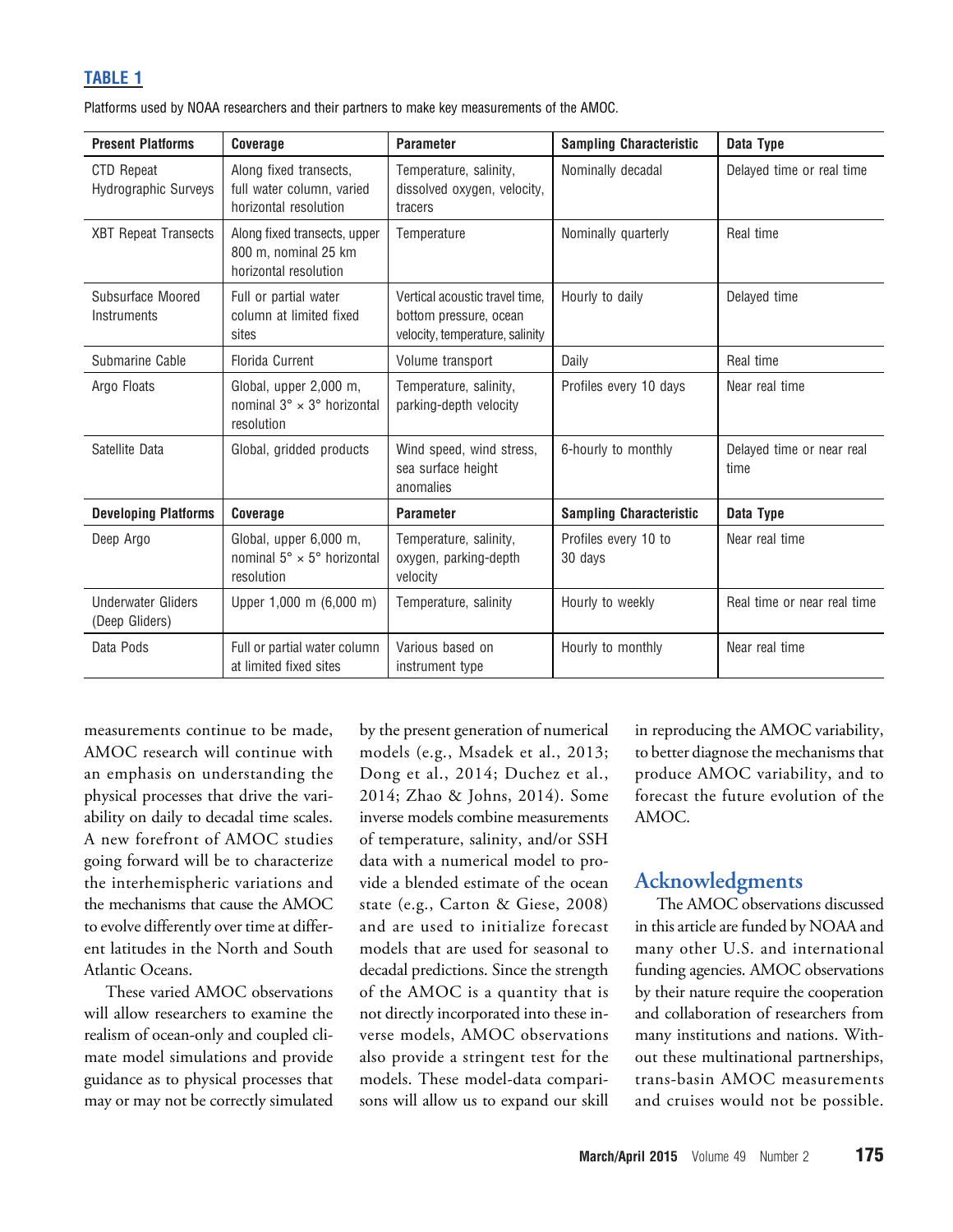Funding for the authors of this manuscript was provided by NOAA's Climate Program Office, NOAA's Atlantic Oceanographic and Meteorological Laboratory (AOML), NOAA's Geophysical Fluid Dynamics Laboratory (GFDL), and the University of Miami/NOAA Cooperative Institute for Marine and Atmospheric Studies. The authors wish to thank Libby Johns, Gregory Foltz, and the two anonymous reviewers for their helpful comments on earlier drafts of the paper, and Grant Rawson, Pedro Peña, and Zachary Barton for preparing some of the graphics used in the paper.

# Corresponding Author:

Renellys C. Perez Cooperative Institute for Marine and Atmospheric Studies, University of Miami 4600 Rickenbacker Causeway, Miami, FL 33149 Email: Renellys.C.Perez@noaa.gov

# References

Ansorge, I.J., Baringer, M.O., Campos, E.J.D., Dong, S., Fine, R.A., Garzoli, S.L., … Van de Berg, M.A. 2014. Basin-Wide oceanographic array bridges the South Atlantic. EOS. 95:53-54. http://dx.doi.org/10.1002/ 2014EO060001.

Atlas, R., Hoffman, R.N., Ardizzone, J., Leidner, S.M., Jusem, J.C., Smith, D.K., & Gombos, D. 2011. A cross-calibrated, multiplatform ocean surface wind velocity product for meteorological and oceanographic applications. Bull Amer Meteor Soc. 92:157-74. http://dx.doi.org/10.1175/ 2010BAMS2946.1.

Baringer, M.O., & Larsen, J.C. 2001. Sixteen years of Florida current transport at 27N. Geophys Res Lett. 28:3179-82. http://dx.doi. org/10.1029/2001GL013246.

Carton, J.A., & Giese, B.S. 2008. A reanalysis of ocean climate using Simple Ocean Data Assimilation (SODA). Mon Wea Rev. 136:2999-3017. http://dx.doi.org/10.1175/ 2007MWR1978.1.

Cunningham, S.A., Kanzow, T., Rayner, D., Baringer, M.O., Johns, W.E., Marotzke, J., … Bryden, H.L. 2007. Temporal variability of the Atlantic meridional overturning circulation at 26.5°N. Science. 317:935-38. http://dx.doi.org/10.1126/science.1141304.

Delworth, T.L., Rosati, A., Anderson, W., Adcroft, A.J., Balaji, V., Benson, R., … Zhang, R.. 2012. Simulated climate and climate change in the GFDL CM2.5 highresolution coupled climate model. J Clim. 25:2755-81. http://dx.doi.org/10.1175/ JCLI-D-11-00316.1.

Dong, S., Garzoli, S.L., Baringer, M.O., Meinen, C.S., & Goni, G.J. 2009. Interannual variations in the Atlantic meridional overturning circulation and its relationship with the net northward heat transport in the South Atlantic. Geophys Res Lett. 36:L20606. http://dx.doi.org/10.1029/2009GL039356.

Dong, S., Baringer, M.O., Goni, G.J., Meinen, C.S., & Garzoli, S.L. 2014. Seasonal variations in the South Atlantic meridional overturning circulation from observations and numerical models. Geophys Res Lett. 41:4611-18. http://dx.doi.org/10.1002/ 2014GL060428.

Duchez, A., Frajka-Williams, E., Castro, N., Hirschi, J., & Coward, A. 2014. Seasonal to interannual variability in density around the Canary Islands and their influence on the Atlantic meridional overturning circulation at 26°N. J Geophys Res Oceans. 119:1843-60. http://dx.doi.org/10.1002/ 2013JC009416.

Elipot, S., Hughes, C., Olhede, S., & Toole, J. 2013. Coherence of western boundary pressure at the RAPID WAVE Array: Boundary wave adjustments or Deep Western Boundary Current advection? J Phys Oceanogr. 43:744-65. http://dx.doi.org/10.1175/ JPO-D-12-067.1.

Enfield, D.B., Mestas-Nunez, A.M., & Trimble, P.J. 2001. The Atlantic multidecadal oscillation and its relation to rainfall and river flows in the continental U.S. Geophys Res Lett. 28(10):2077-80. http://dx.doi.org/ 10.1029/2000GL012745.

Ganachaud, A. 2003. Large-scale mass transports, water mass formation, and diffusivities estimated from World Ocean Circulation Experiment (WOCE) hydrographic data. J Geophys Res. 108:3213. http://dx.doi.org/ 10.1029/2002JC001565.

Garzoli, S.L., & Baringer, M.O. 2007. Meridional heat transport determined with expendable bathythermographs, Part II: South Atlantic transport. Deep-Sea Res. Part I. 54:1402-20. http://dx.doi.org/10.1016/ j.dsr.2007.04.013.

Garzoli, S.L., Baringer, M.O., Dong, S., Perez, R.C., & Yao, Q. 2013. South Atlantic meridional fluxes. Deep Sea Res I. 71:21-32. http://dx.doi.org/10.1016/j.dsr.2012.09.003.

IPCC. 2013. Climate change 2013: The physical science basis. Contribution of Working Group I to the fifth assessment report of the Intergovernmental Panel on Climate Change. [T.F. Stocker, D. Qin, G.-K. Plattner, M. Tignor, S.K. Allen, J. Boschung, … P.M. Midgley (eds.)]. New York, NY: Cambridge University Press. 1535 pp.

Johns, W.E., Baringer, M.O., Beal, L.M., Cunningham, S.A., Kanzow, T., Bryden, H.L., … Curry, R. 2011. Continuous, arraybased estimates of Atlantic Ocean heat transport at 26.5°N. J Clim. 24:2429-49. http://dx.doi.org/10.1175/2010JCLI3997.1.

Lumpkin, R., & Speer, K. 2007. Global ocean meridional overturning. J Phys Oceanogr. 37:2550-62. http://dx.doi.org/10.1175/ JPO3130.1.

Meinen, C.S., & Garzoli, S.L. 2014. Attribution of deep Western boundary current variability at 26.5°N. Deep Sea Res I. 90:81-90. http://dx.doi.org/10.1016/j.dsr.2014.04.016.

Meinen, C.S., Speich, S., Perez, R.C., Dong, S., Piola, A.R., Garzoli, S.L., … Campos, E.